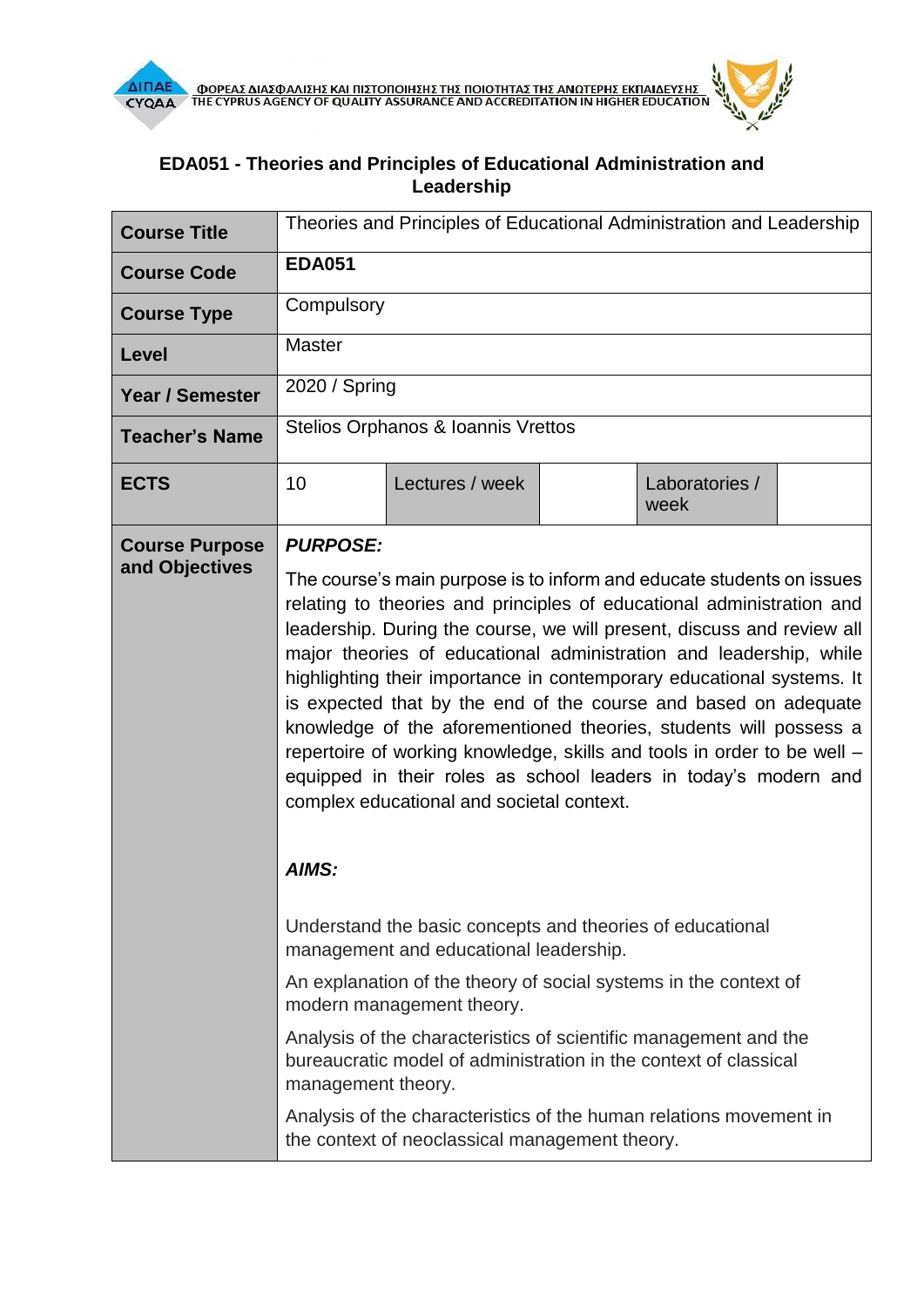

|                             | Presentation of specific contemporary theoretical approaches in<br>educational administration                                                                                              |  |  |  |  |
|-----------------------------|--------------------------------------------------------------------------------------------------------------------------------------------------------------------------------------------|--|--|--|--|
|                             | Understand the advantages and disadvantages of the theory of<br>personal characteristics.                                                                                                  |  |  |  |  |
|                             | Explain the key features of case leadership.                                                                                                                                               |  |  |  |  |
|                             | Analysis of Collective Leadership Approaches: Transformational and<br><b>Shared Leadership</b>                                                                                             |  |  |  |  |
| Learning<br><b>Outcomes</b> | Upon the completion of the course, students should be able to:                                                                                                                             |  |  |  |  |
|                             | Understand basic notions, ideas, principles of educational<br>$\overline{\phantom{0}}$<br>administration and educational leadership                                                        |  |  |  |  |
|                             | - Explain and present the substantive differences between educational<br>administration and educational leadership while referring to examples<br>embedded in current educational context. |  |  |  |  |
|                             | - Explain the Social Systems Theory with regard to contemporary<br>educational organizations and systems                                                                                   |  |  |  |  |
|                             | - Analyze the main characteristics of Scientific Management and the<br>Bureaucratic Model of Management and Evaluate their main strengths<br>and weaknesses.                               |  |  |  |  |
|                             | - Explain the principles of the Human Relations Movement with<br>reference to contemporary educational context.                                                                            |  |  |  |  |
|                             | - Present, Discuss and Evaluate modern approaches to Educational<br>Administration                                                                                                         |  |  |  |  |
|                             | - Understand and Analyze the pros and cons of contested theories such<br>as the Trait Approaches to Leadership.                                                                            |  |  |  |  |
|                             | Present and evaluate Situational and Contingency Theories of<br>Leadership                                                                                                                 |  |  |  |  |
|                             | - Present and evaluate Transformational and Distributed Theories of<br>Leadership                                                                                                          |  |  |  |  |
|                             | Suggest implementations of various theories of educational<br>leadership and administration in current educational context                                                                 |  |  |  |  |
| <b>Course Content</b>       | Introduction to issues of educational administration and<br>leadership.                                                                                                                    |  |  |  |  |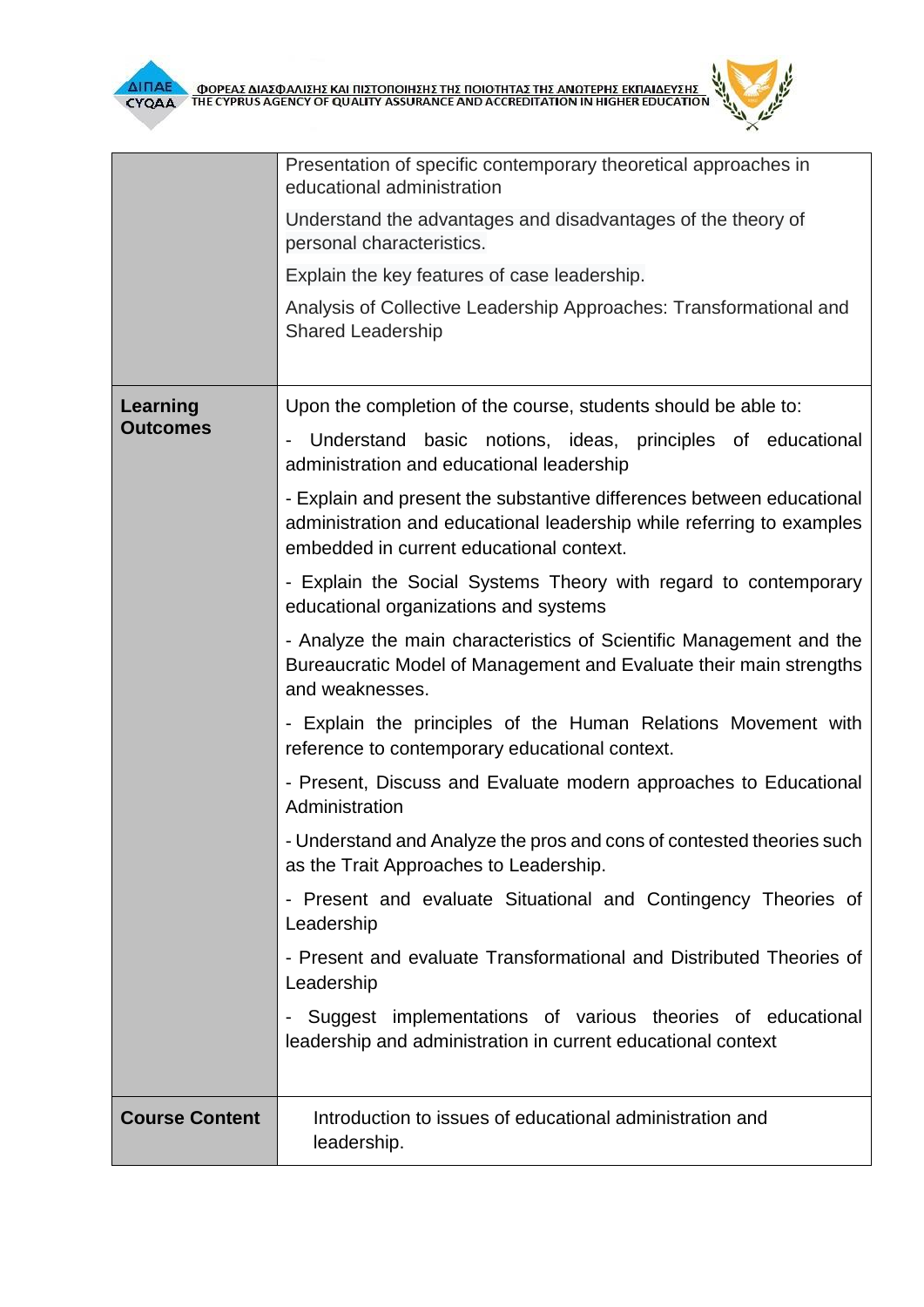**Contract Contract Contract Contract Contract Contract Contract Contract Contract Contract Contract Contract Co** 



|                                       | <b>Social Systems Theory</b>                                                                                                                                                                                                                                                                                                                                                                                                                                                                                                                                                                                                                                    |  |  |  |  |
|---------------------------------------|-----------------------------------------------------------------------------------------------------------------------------------------------------------------------------------------------------------------------------------------------------------------------------------------------------------------------------------------------------------------------------------------------------------------------------------------------------------------------------------------------------------------------------------------------------------------------------------------------------------------------------------------------------------------|--|--|--|--|
|                                       | Scientific management and bureaucracy                                                                                                                                                                                                                                                                                                                                                                                                                                                                                                                                                                                                                           |  |  |  |  |
|                                       | <b>Human Relations movement</b>                                                                                                                                                                                                                                                                                                                                                                                                                                                                                                                                                                                                                                 |  |  |  |  |
|                                       | Contemporary Theoretical Approaches in Educational<br>Administration.                                                                                                                                                                                                                                                                                                                                                                                                                                                                                                                                                                                           |  |  |  |  |
|                                       | Trait Approach to Leadership                                                                                                                                                                                                                                                                                                                                                                                                                                                                                                                                                                                                                                    |  |  |  |  |
|                                       | Situational/ Case Leadership                                                                                                                                                                                                                                                                                                                                                                                                                                                                                                                                                                                                                                    |  |  |  |  |
|                                       | Contingency model of leadership                                                                                                                                                                                                                                                                                                                                                                                                                                                                                                                                                                                                                                 |  |  |  |  |
|                                       | <b>Transformational and Distributed Leadership</b>                                                                                                                                                                                                                                                                                                                                                                                                                                                                                                                                                                                                              |  |  |  |  |
|                                       | Week 13: Course Conclusion – Review and Discussion                                                                                                                                                                                                                                                                                                                                                                                                                                                                                                                                                                                                              |  |  |  |  |
| <b>Teaching</b><br><b>Methodology</b> | Lectures in video format: each video clip is up to 20 minutes<br>٠<br>long. Multiple videos per academic week.<br>Annotated Presentations: Presentations in PowerPoint format<br>with accompanying notes for better material presentation and<br>improved level of understanding by students.<br><b>Interactive Presentations</b><br><b>Lecturer Notes</b><br>$\bullet$<br>Assignments<br>Web interaction: During the semester, a minimum of four online<br>meetings between lecturer and students will take place. The meetings<br>will be the forum where course content will be discussed and<br>students' questions, concerns and issues will be addressed. |  |  |  |  |
| <b>Bibliography</b>                   | Ayman, R., & Korabik, K. (2010). Leadership: Why gender and<br>٠<br>culture<br>Psychol,<br>$65(3)$ ,<br>157-170.<br>doi:<br>matter.<br>Am<br>10.1037/a0018806<br>Berkovich, I. (2016), "School leaders and transformational<br>$\bullet$<br>leadership theory: time to part ways?", Journal of Educational<br>Administration, 54(5), pp. 609-622.<br>https://doi.org/10.1108/JEA-11-2015-0100<br>Bogotch, I., Bauer, S. & Su-Keene, E. (2019). New beginnings,<br>$\bullet$                                                                                                                                                                                     |  |  |  |  |
|                                       | repeated: The continuing search for educational leadership.                                                                                                                                                                                                                                                                                                                                                                                                                                                                                                                                                                                                     |  |  |  |  |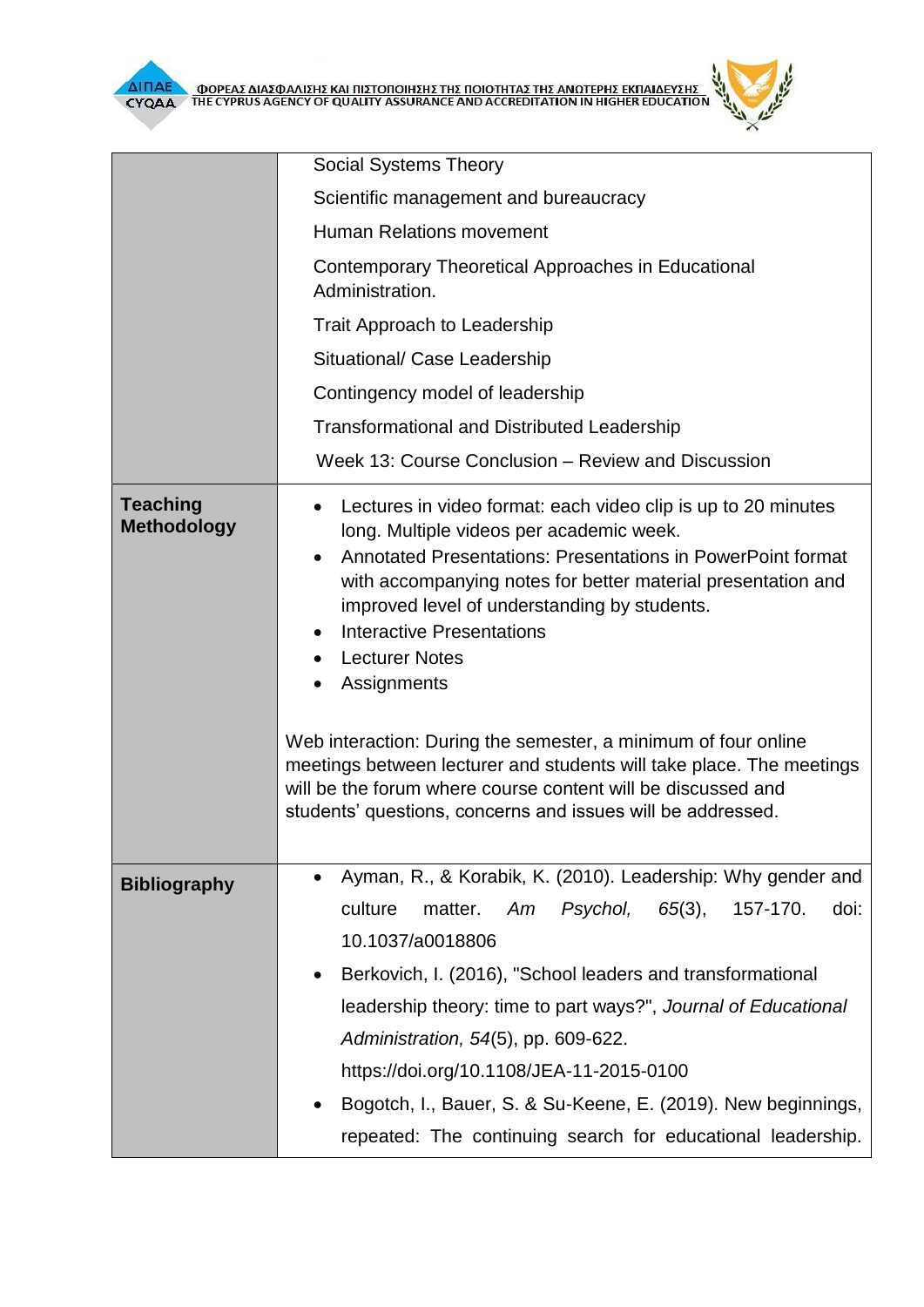*Research in Educational Administration & Leadership, 4*(1), 110-146. DOI: 10.30828/real/2019.1.

- Brauckmann, S. & Pashiardis, P. (2011). A Validation Study of the Leadership Styles of a Holistic Leadership Theoretical Framework. *International Journal of Educational Management, 25*(1), 11-32.
- Bourandas, D. (2005). Leadership: The Road of Continuous Success*.* Αthens: Kritiki
- Burns Transformational Leadership Theory (2014). Ανάκτηση από http://www.leadership-central.com/burnstransformationalleadership-theory.html#axzz3IlCNobYR
- Bush, T. (2012). Leadership and Research in the 21st Century. *Educational Management Administration & Leadership, 40*(4), 421-422. doi: 10.1177/1741143212440074
- Bush, T. (2008). From Management to Leadership: Semantic or Meaningful Change? *Educational Management Administration & Leadership, 36*(2), 271-288. doi: 10.1177/1741143207087777
- Bush, T. (2012). Leadership and Research in the 21st Century. *Educational Management Administration & Leadership, 40*(4), 421-422. doi: 10.1177/1741143212440074
- Bush, T., Bell, L., & Middlewood, D. (Eds.). (2019). *The principles of educational leadership and management* (3rd ed.). London: Sage.
- Coleman, A. (2011). Towards a Blended Model of Leadership for School-based Collaborations. *Educational Management Administration & Leadership, 39*(3), 296-316. doi: 10.1177/1741143210393999
- Daraki, Ε. (2007). Educational Leadership and Gender. Athens: Epikentro.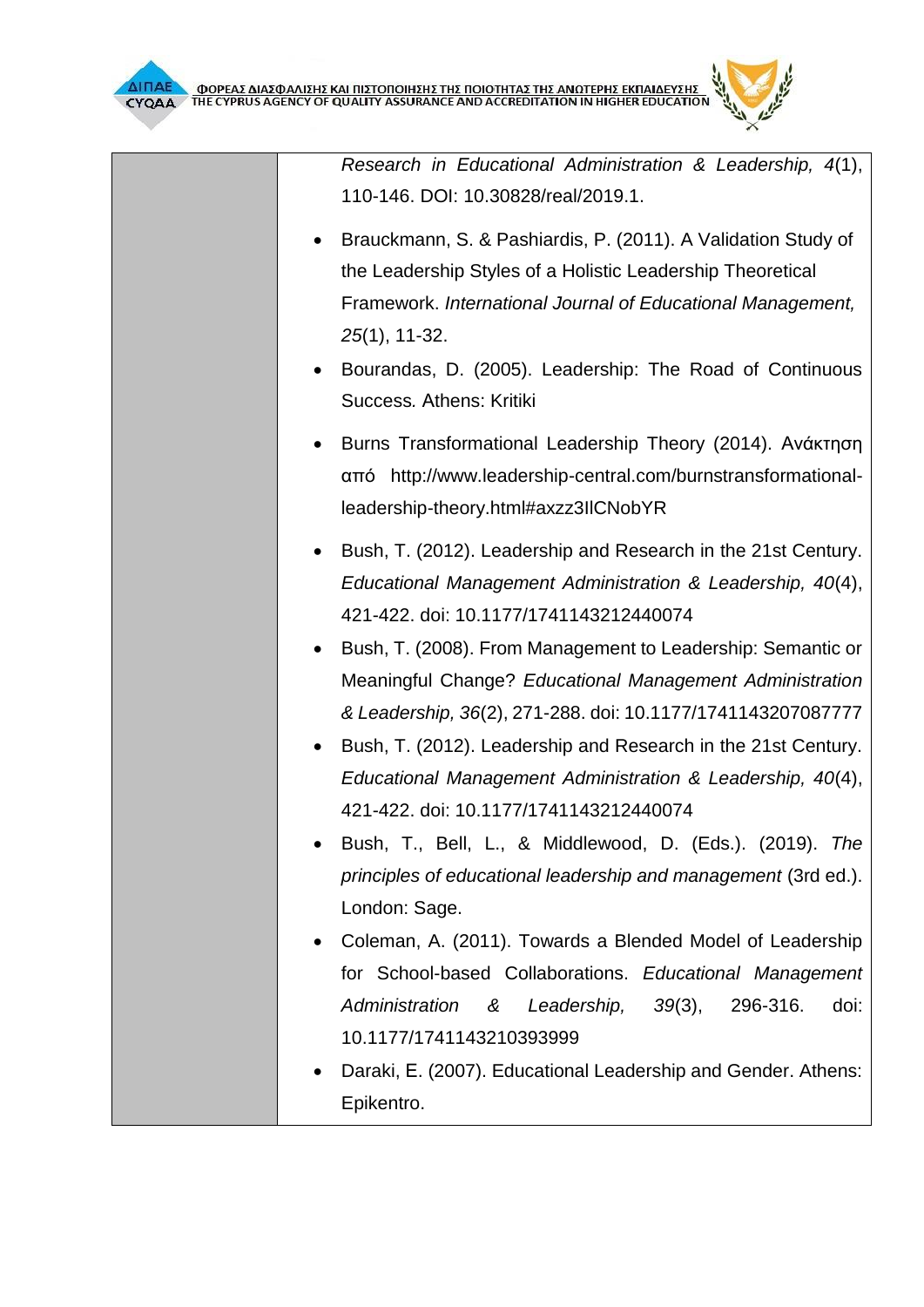

- Gorton, R., Alston, J., & Snowden, P. (2011). *School Leadership and Administration* (9th ed.). Boston: McGraw Hill.
- Hartley, D. (2010). Distributed Leadership According to the Evidence: edited by Kenneth Leithwood, Blair Mascall and Tiiu Strauss, London: Routledge, 2009, ISBN: 0—8058—6422—9 (hbk), 95.00; ISBN: 0—415—99217—6 (pbk). *Educational Management Administration & Leadership, 38*(1), 138-140. doi: 10.1177/17411432100380010301
- Hoy, W., & Miskel, C. (2012). *Educational administration: Theory, research and practice*. New York, NY: McGraw-Hill.
- Hulpia, H., Devos, G., & Van Keer, H. (2011). The Relation Between School Leadership From a Distributed Perspective and Teachers' Organizational Commitment: Examining the Source of the Leadership Function. *Educational Administration Quarterly, 47*(5), 728-771. doi: 10.1177/0013161x11402065
- Karakatsanis, K. & Papadiamantaki, G. (2012). Contemporary issues of educational policy. Thessaloniki: Εpikentro.
- Leithwood, K., Patten, S., & Jantzi, D. (2010). Testing a Conception of How School Leadership Influences Student Learning. *Educational Administration Quarterly, 46*(5), 671-706. doi: 10.1177/0013161x10377347
- Lunenburg, F., & Ornstein, A. (2012). *Educational Administration: Concepts and Practices* (6th ed.). Belmont, CA: Thomson Learning Inc. .
- Mifsud, D. (2017). Distribution dilemmas: Exploring the presence of a tension between democracy and autocracy within a distributed leadership scenario. *Educational Management, Administration and Leadership, 45*(6), 978-1001.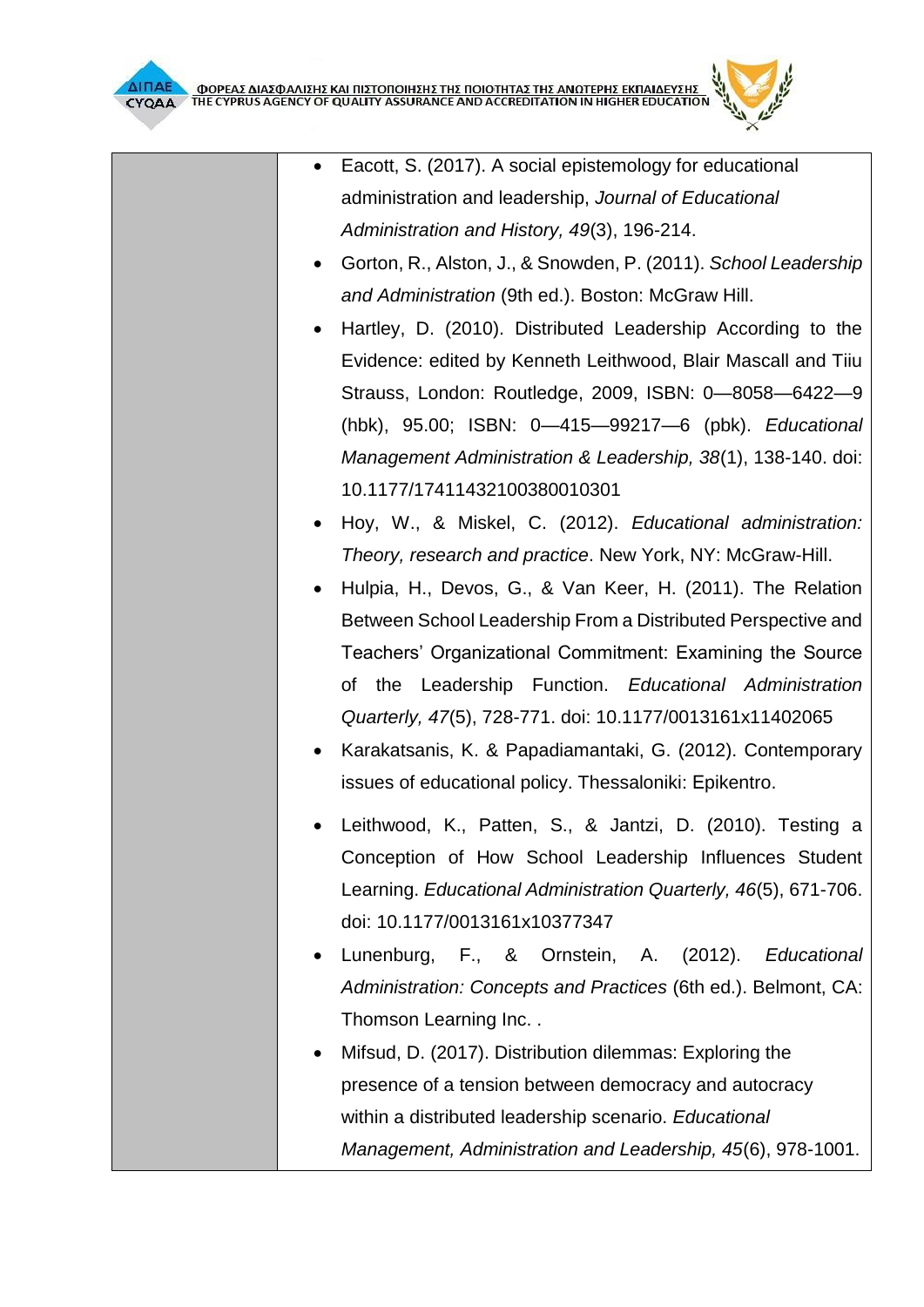

- Northouse, P. (2018). *Leadership: Theory and Practice* (8th ed.). Thousand Oaks, CA: Sage Publications.
- Onday, O. (2016). Classical organization theory: from generic management of Socrates to bureaucracy of Weber. *International Journal of Business and Management Review, 4*(1), pp.87-105.
- Pashardis, P. (2004). Educational Leadership. Athens: Metaichmio.
- Pashardis, P. (2012). *Successful School Principals: International Research Trends and Greek Reality. Athens: ION Publishing.*
- Reppa, Α. (2008). *Educational Administration and Organizational Behavior*. Athens: Ellin Publishing.
- Scribner, J. P., Sawyer, R. K., Watson, S. T., & Myers, V. L. (2007). Teacher Teams and Distributed Leadership: A Study of Group Discourse and Collaboration. *Educational Administration Quarterly, 43*(1), 67-100. doi: 10.1177/0013161x06293631.
- Scribner, S. M. P., Crow, G. M., Lopez, G. R. & Murtadha, K. (2011). "Successful" principals: A contested notion for superintendents and principals. *Journal of School Leadership, 21*(3), 390-421.
- Theofilides, C. (2012). *School Leadership and Administration.*  Gregori Publishing.
- Zink, J. (2017). *Organizational Communication*, *Scientific Management, Bureaucracy, and the Emergence of the Modern Organization*. CCO Public Domain. granite.pressbooks.pub.

## **Journals (indicative list)**

The course's bibliography is regularly updated with recent papers from journals such as:

- International Journal of Educational Management